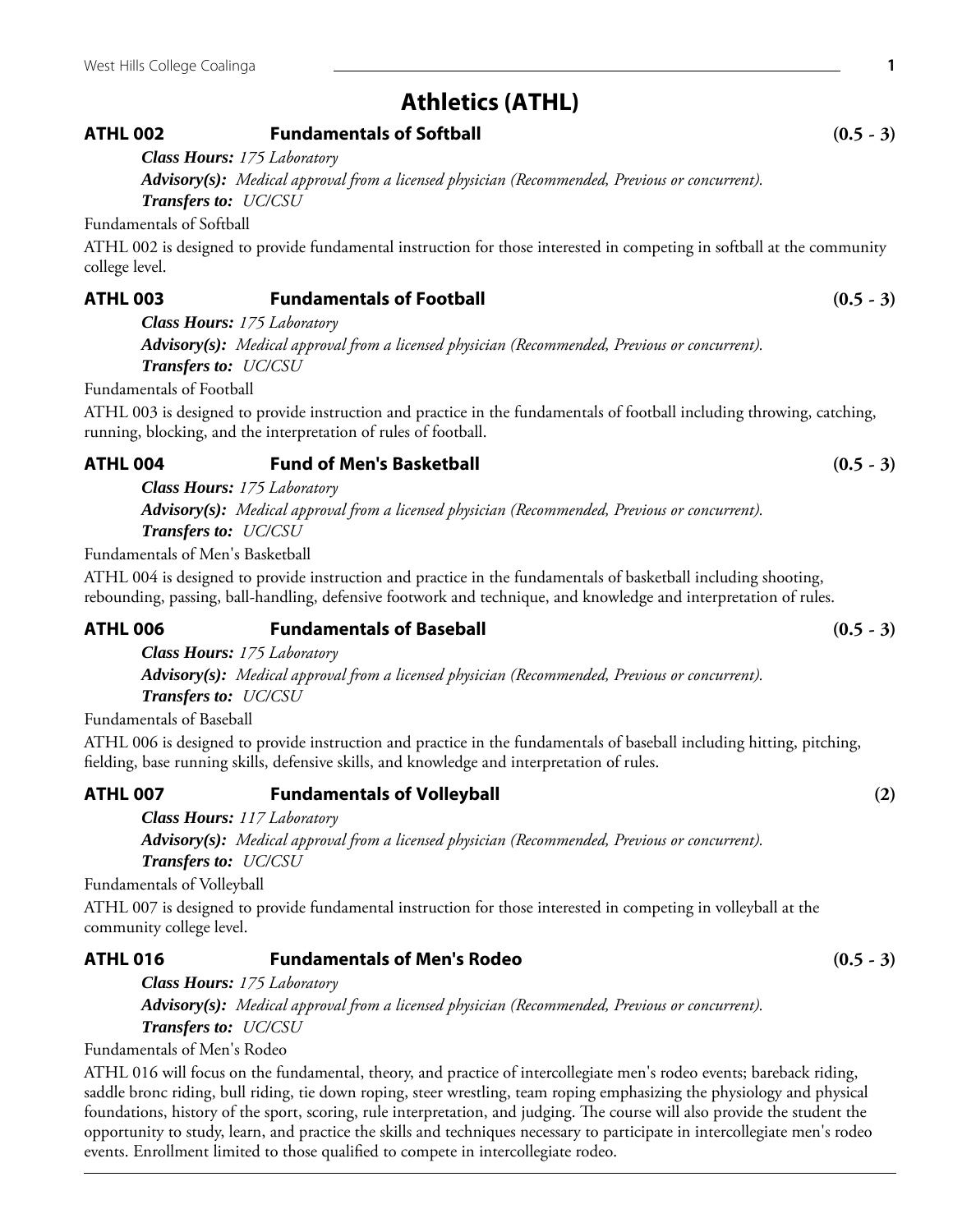Fundamentals of Women's Rodeo

*Transfers to: UC/CSU*

*Class Hours: 175 Laboratory*

ATHL 017 will focus on the fundamental, theory, and practice of intercollegiate woman's rodeo events; barrel racing, goat tying, break away roping, team roping emphasizing the physiological fundamentals, history of the sport, scoring, rule interpretation, and judging. The course will also provide the student the opportunity to study, learn, and practice the skills and techniques necessary to participate in intercollegiate women's rodeo events. Enrollment limited to those qualified to compete in intercollegiate rodeo.

## **ATHL 022 Intercollegiate Softball (3)**

*Class Hours: 175 Laboratory Advisory(s): Medical Approval from a licensed physician (Recommended, Previous or concurrent). Transfers to: UC/CSU*

Intercollegiate Softball

ATHL 022 is designed to provide an introduction to competition in softball at the community college level.

## **ATHL 023 Intercollegiate Football (3)**

*Class Hours: 175 Laboratory Advisory(s): Medical approval from a licensed physician (Recommended, Previous or concurrent). Transfers to: UC/CSU*

Intercollegiate Football

ATHL 023 provides the opportunity for students to further their football skills and utilize them in competitive sport, competing with other colleges.

## **ATHL 024 Intercollegiate Men's Basketba (3)**

*Class Hours: 175 Laboratory Prerequisite(s): Approval from a licensed medical doctor Transfers to: UC/CSU*

Intercollegiate Men's Basketball

ATHL 024 is designed to provide competition in basketball at the community college level. Intercollegiate basketball will emphasize and develop individual and team skills through the use of intermediate and advanced techniques and knowledge.

## **ATHL 026 Intercollegiate Baseball (3)**

*Class Hours: 175 Laboratory Advisory(s): Medical Approval from a licensed physician (Recommended, Previous or concurrent). Transfers to: UC/CSU*

Intercollegiate Baseball

ATHL 026 provides competition in baseball at the community college level. Intercollegiate baseball will emphasize and develop individual and team skills through the use of intermediate and advanced techniques and knowledge.

## **ATHL 027 Intercollegiate Women's Volley (3)**

*Class Hours: 175 Laboratory Prerequisite(s): Medical approval from a licensed Medical Doctor only. Transfers to: UC/CSU*

Intercollegiate Women's Volleyball

ATHL 027 is designed to provide competition in volleyball at the community college level. Intercollegiate volleyball will develop intermediate and advanced techniques and knowledge with an emphasis on the individual as well as team skills involved in the game.